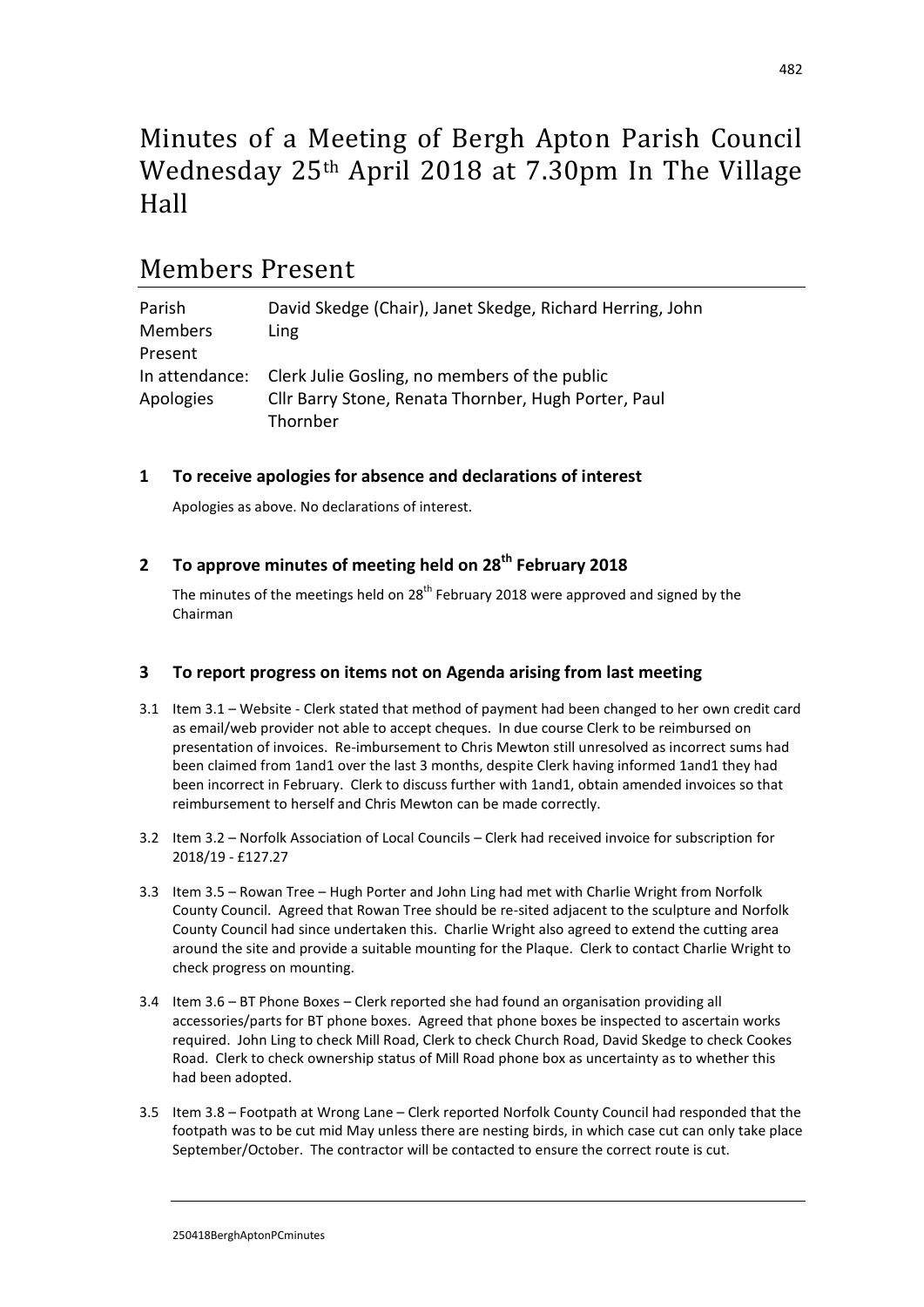- 3.6 Item 9 GNLP Clerk reported that the agreed Parish Council comments had been logged onto the consultation system. David Skedge said he was pleased to see the number of comments made by parishoners in regard to the sites proposed.
- 3.7 Item 14 Parking on The Street Clerk reported she had contacted Norfolk County Council re parking on the restricted access. Clerk had asked that the options be put in writing so that the Parish Council could consider, but as yet this had not been received. Clerk to chase.

## **4 Open forum for Public Participation: an opportunity to hear from members of the public**

No members of the public were present.

#### **5 County Councillor's Report – Barry Stone**

An Annual Report had been emailed in advance to Councillors.

John Ling said he was aware from a parishioner that Birchway was still closed to traffic, albeit road closure only appeared at one end of the road. Clerk asked to contact Norfolk County Council to ascertain reason for closure and anticipated timescale for re-opening.

#### **6 District Councillor's Report – John Fuller**

None received

#### **7 Planning**

- 7.1 2018/0118 Land at rear of The Harriers, Loddon Road Application for new Winery comments had been made to South Norfolk in line with last meeting minute (Item 7.1). An amended application had been made and the Parish Council had agreed that no further comment was necessary, South Norfolk had been informed accordingly.
- 7.2 2018/0508 2 Sunnyside changes to proposed rear extension. Councillors had undertaken a site visit. Approved, no comments or objections.
- 7.3 2018/0556 Greenway, Whiteheath Road new cart shed garaging and one bedroom holiday let Approved, no comments or objections.
- 7.4 2018/0758 Land west of Washingford Barn, Cookes Road outline planning permission for 2 detached dwellings. David Skedge had drafted a response to South Norfolk planners which was agreed by Councillors with an amendment proposed by John Ling. Clerk asked to contact South Norfolk in regard to obtaining an extension of the deadline of  $4<sup>th</sup>$  May and also to query the criteria for taking the application to Committee rather than being an officer decision. Clerk also asked to obtain the view of CPRE in terms of the data on 5 year land supply and their view of the proposed development.

#### **8 To consider Playground Working Party progress**

The Playground Working Party had produced a report and rough costings for the re-furbishment of the Playground. Initial estimates indicated an overall cost of £18,239. The scheme to include repairs to the climbing wall, replacement of the play park surface and removal of tree stump and roots, a table tennis, play dome and swing.

Considering the costs involved the Clerk advised that it would be necessary to comply with Financial Regulations, where the value is over £3,000 3 quotes are required, or below £3,000 3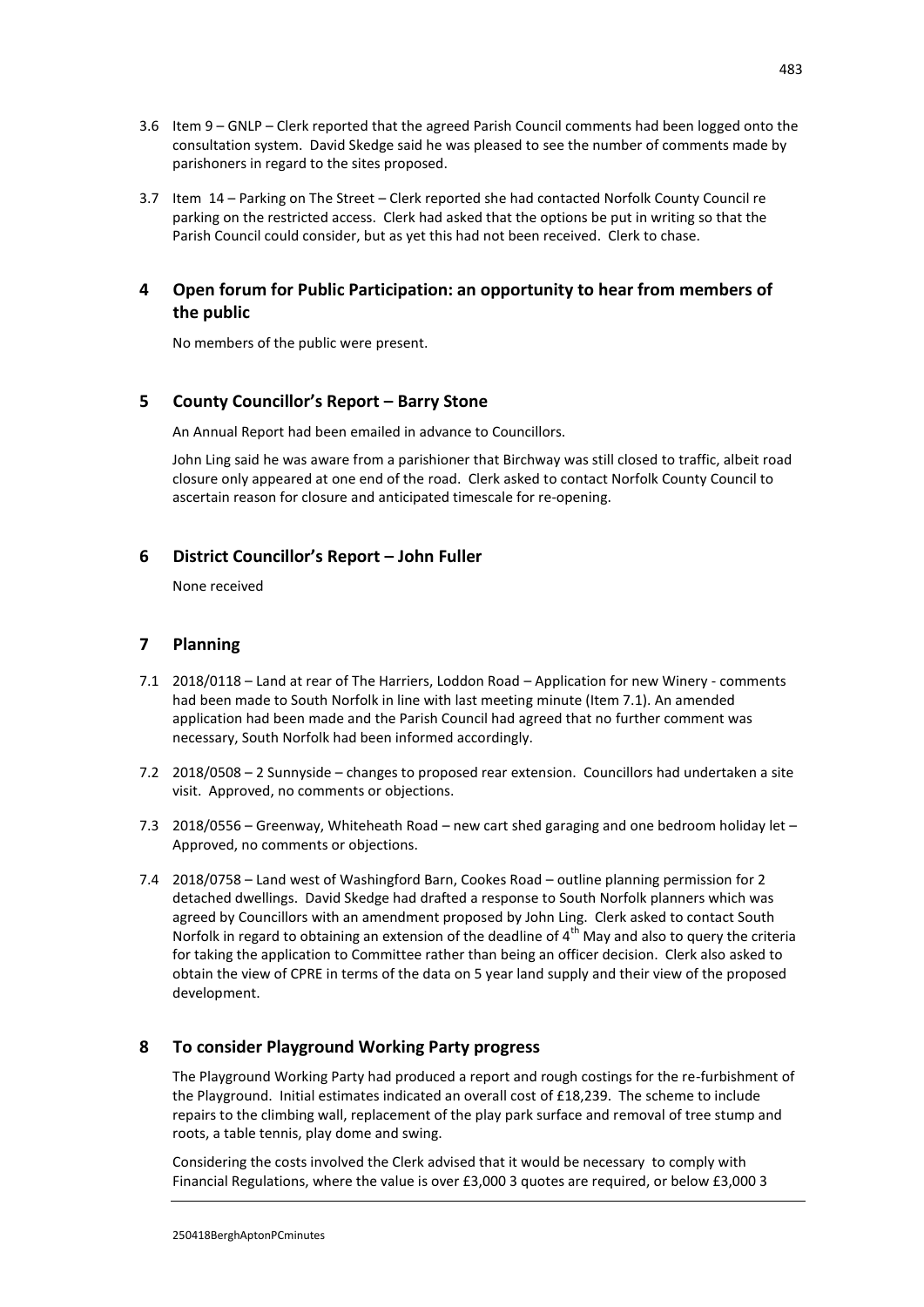estimates. In terms of purchase of equipment this would not apply as only sold at a fixed price. John Ling to produce specification for quotes. Clerk to consider other possible sources of funding as well as using CIL monies. Agreed that the scheme would be affordable within the current CIL reserve.

#### **9 To consider dog bin emptying regularity**

Clerk reported that she had been contacted by South Norfolk Council offering a reduced rate for dog bin emptying from £104.00 to £70.00 pa if emptying was reduced from twice a week to once a week. Agreed that this was acceptable and Clerk to confirm reduced rate required to South Norfolk.

#### **10 To consider updated Risk Assessments**

Clerk had forwarded updated Risk Assessments to Councillors prior to the meeting. Councillors agreed to approve.

#### **11 Finance**

- 11.1 End of Year Accounts and Audit End of Year accounts had been circulated to Councillors. Clerk reported that the Parish Council were exempt this year from External Audit as neither income or expenditure was in excess of £25,000. David Skedge as Chair would sign Certificate of Exemption certificate to be forwarded to External Auditor. Clerk confirmed that Richard Austin was happy to undertake the internal audit as in previous years.
- 11.2 Cheque was raised and approved for Clerk's training Data Protection £35.00
- 11.3 Cheque had been raised on 23<sup>rd</sup> March (to comply with HMRC regulations) for Clerk's salary for March and ½ back pay - £557.46 and a further cheque for income tax payable to HMRC for the quarter of £190.80. Approved.
- 11.4 Cheque was raised and approved for Clerk's salary for April £168.48
- 11.5 Councillors agreed to make a contribution to the Bergh Apton Newsletter of £60.00. Cheque was raised and approved.
- 11.6 Cheque was raised and approved for Autela Payroll Services for the last quarter and outstanding HMRC submissions - £75.72 (£63.10 + £12.62 VAT). Clerk reported that she had queried the invoice and the position with HMRC. Autela had confirmed that they had only charged  $\frac{1}{2}$  costs on submission of outstanding HMRC documents and that year 2017/18 should now be resolved. Previous years were still under investigation.
- 11.7 Cheque was raised and approved to Alpington and Bergh Apton School for £2,000 from CIL reserves as minuted in previous meeting for improvements to the school (Item 8).
- 11.8 Website re-imbursement payment to Chris Mewton outstanding (see Item 3.1)
- 11.9 Cheque was raised and approved for Norfolk Association of Local Councils for annual subscription of  $f127.27$